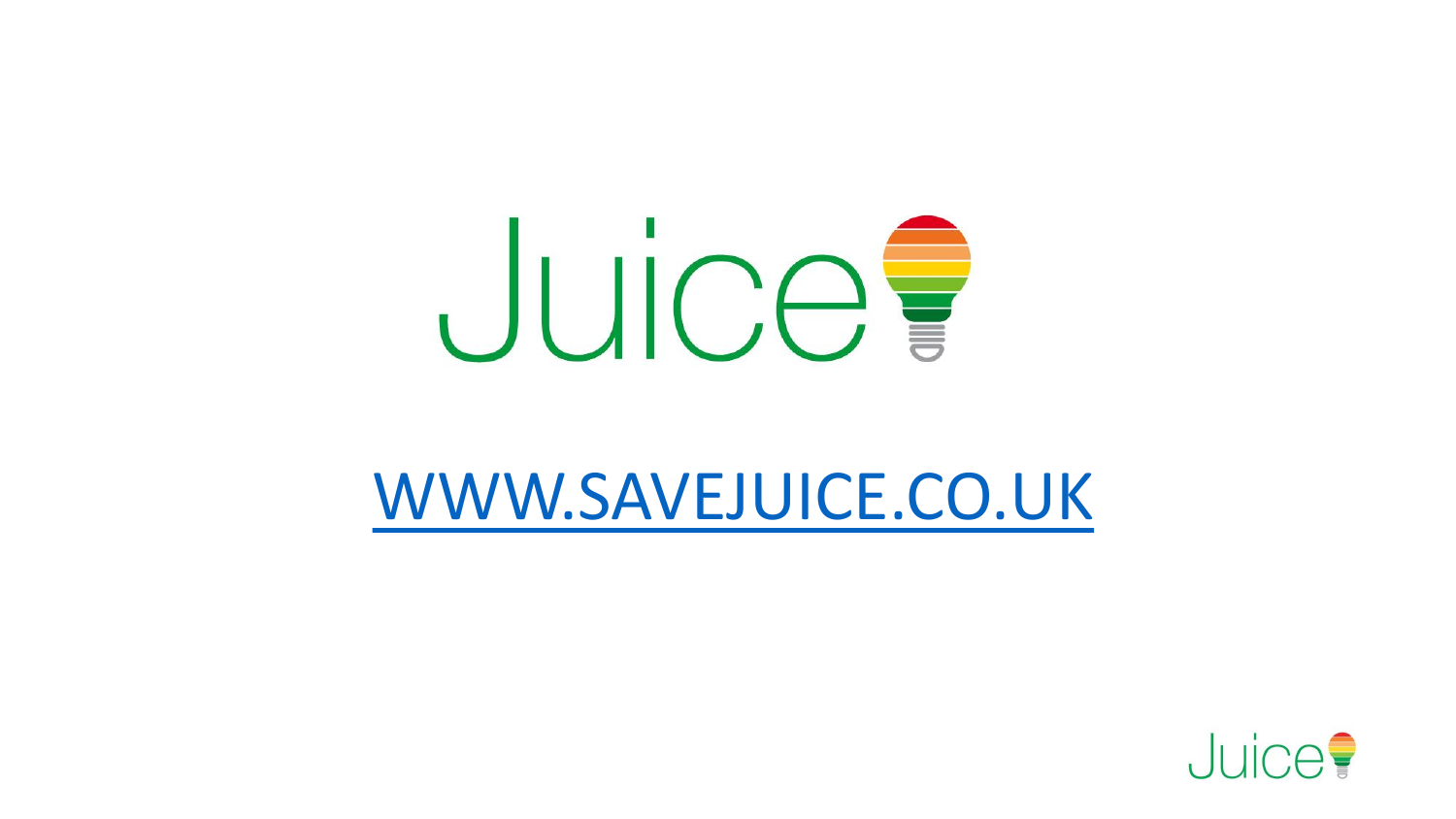

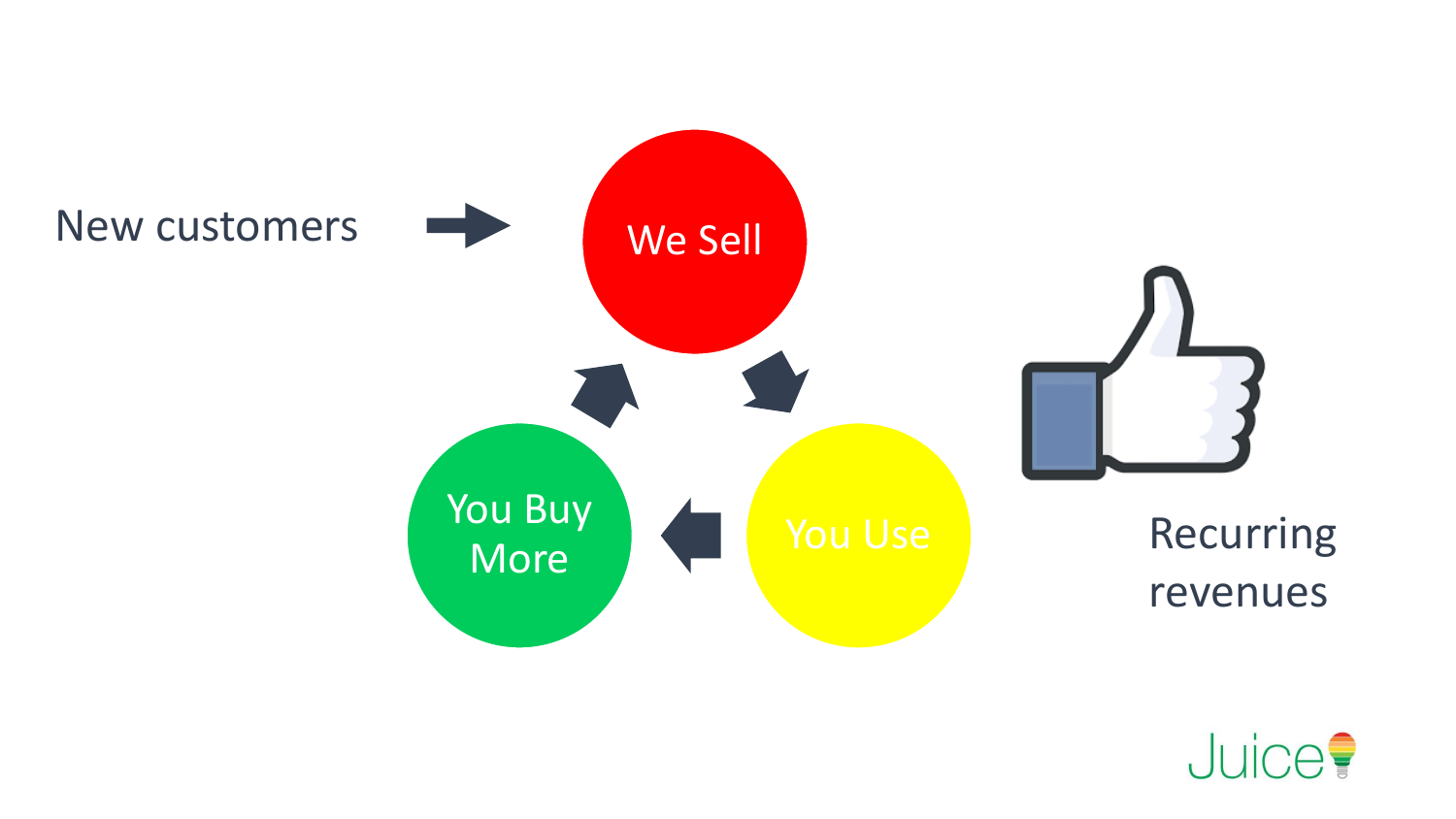# Longer life = lower frequency of revenue



. In  $\mathsf{in}$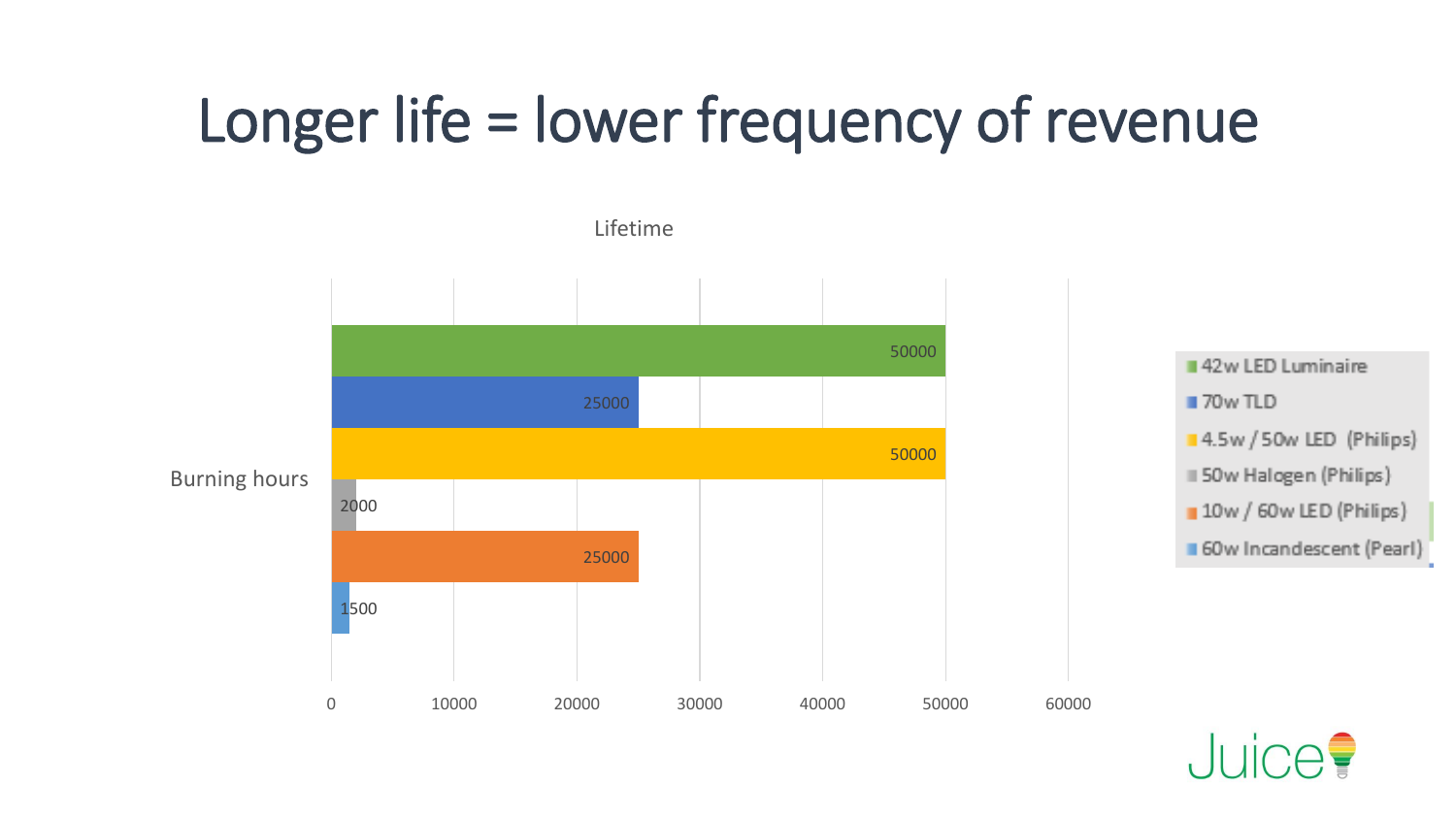#### Cost comparrison



- Philips 50w Halogen
- 2,000 Hours
- £1.99 Each (Source Amazon 16/12/15)



- Philips 4.5w / 50w Dimtone
- 50,000 Hours
- £10.13 (source [www.lightbulbshop](http://www.lightbulbshop/) 16/12/15)

**5 x More expensive Last 25 x longer** 

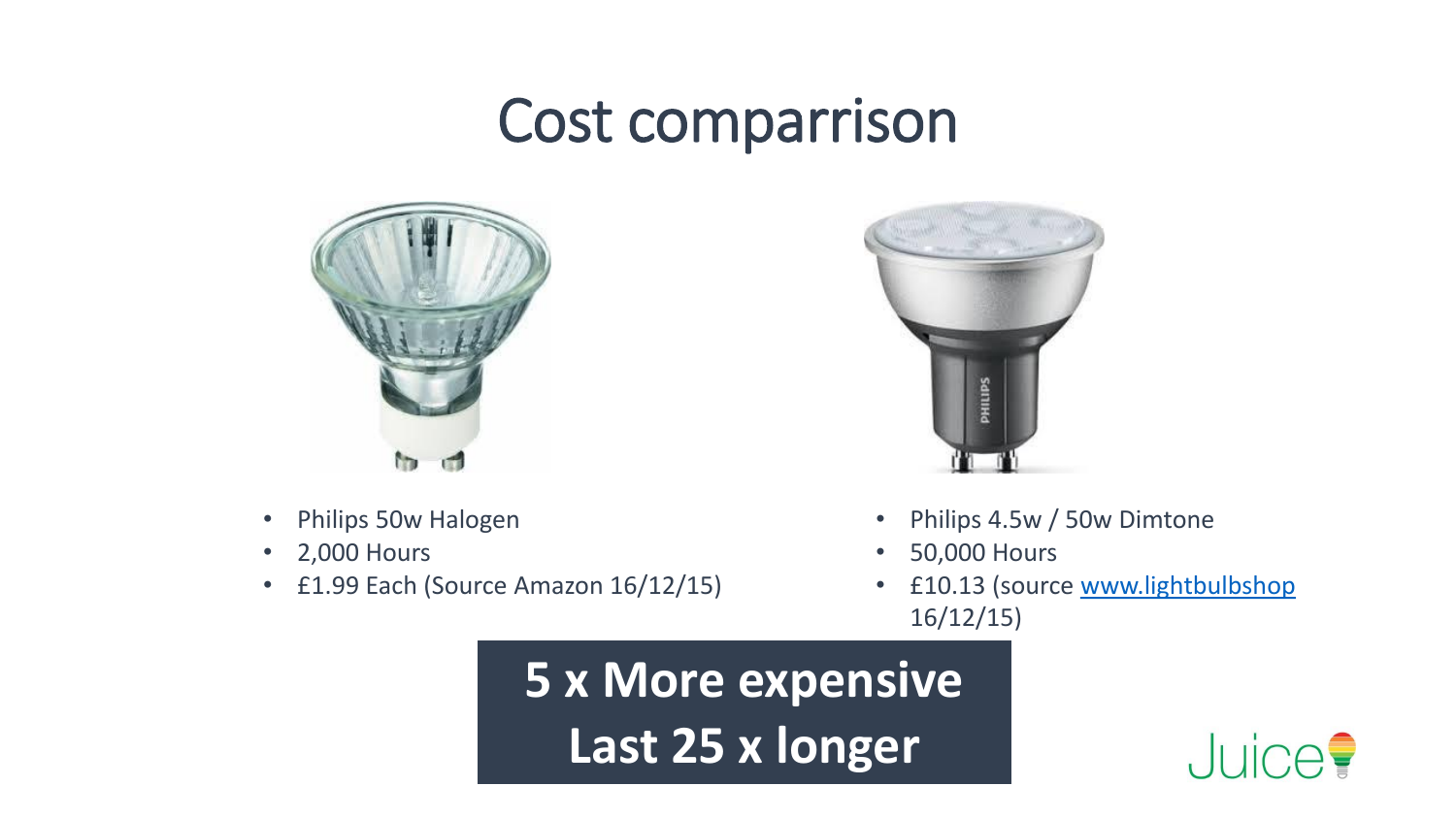### ROI is key in decision making

|                        | Annual         | Replacement | Annual      | Carbon         |
|------------------------|----------------|-------------|-------------|----------------|
|                        | <b>Running</b> | Lamp        | Energy      | <b>Savings</b> |
|                        | Costs          | Costs       | Usage (kWh) | Tonnes/year    |
| <b>Existing Lights</b> | £19,426.77     | £2,129.00   | 176,607     | 96.07          |
| <b>Philips LEDs</b>    | £2,492.25      |             | 22,657      | 12.33          |
| <b>Annual Savings</b>  | £16,934.52     | £2,129.00   | 153,950     | 83.75          |
| <b>Total Savings</b>   | £19,063.52     |             |             |                |
| <b>Total Cost</b>      | £6,550.10      |             |             |                |
| Payback - ROI          | 0.34 years     |             |             |                |

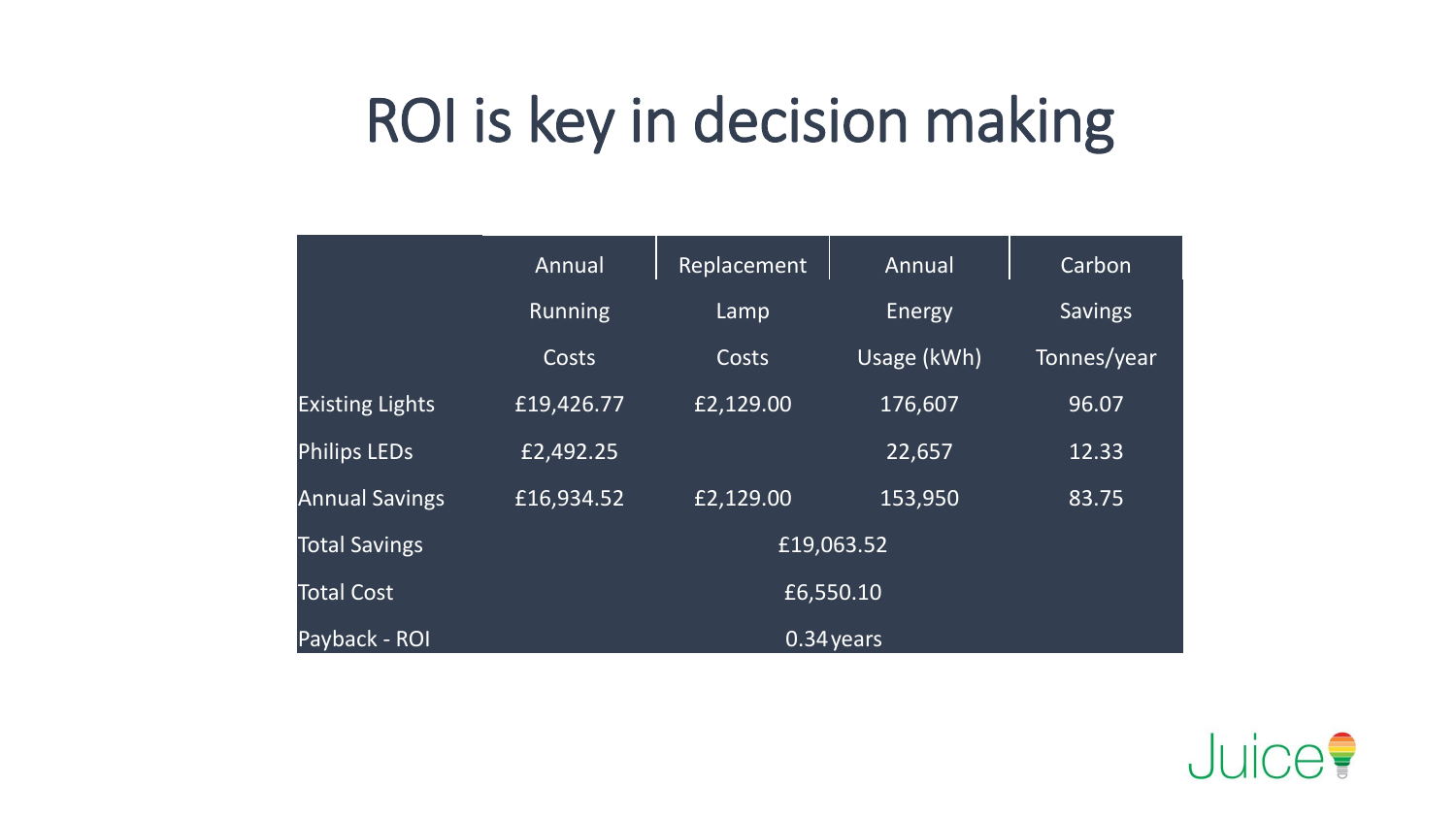## ROI acceptancy



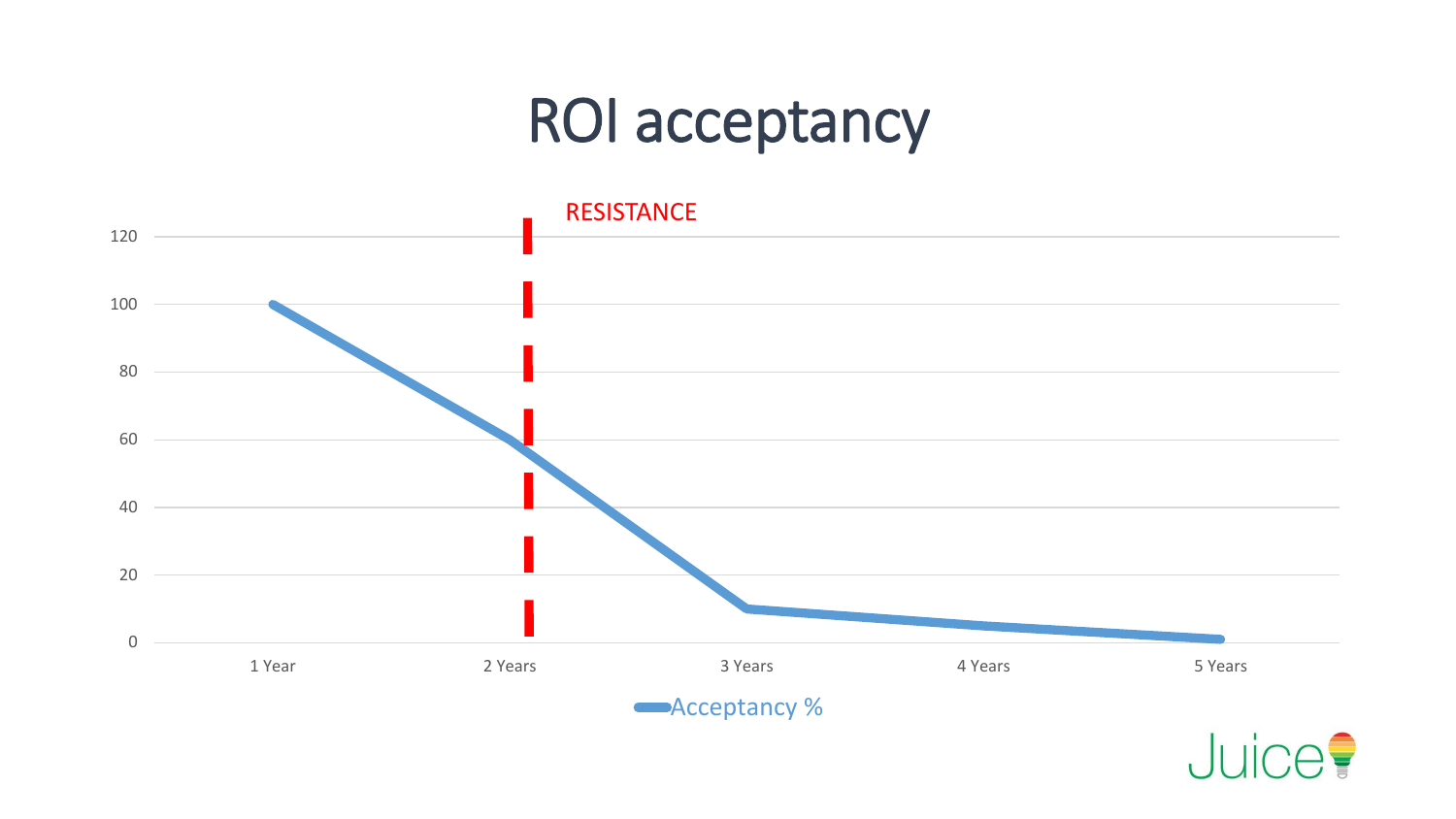## The challenges

- **High cost of change**
- **Businesses driven by profitability / shareholder value**
- **Business owners understand the wider needs to reduce carbon footprint but ROI and bottom line benefit is key to making switch**
- **Can innovative finance models accelerate the change?**

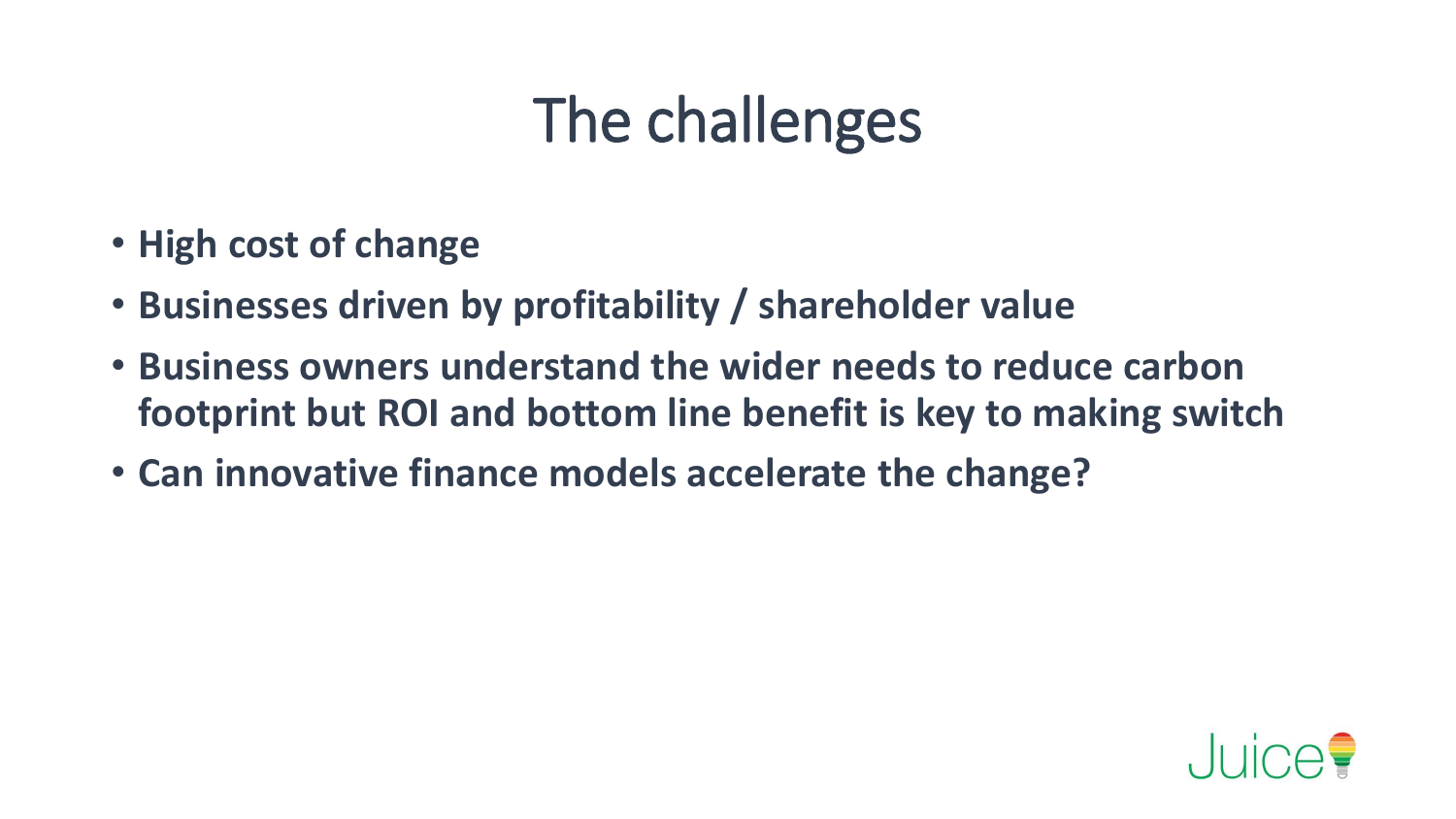## Performance / service system business model



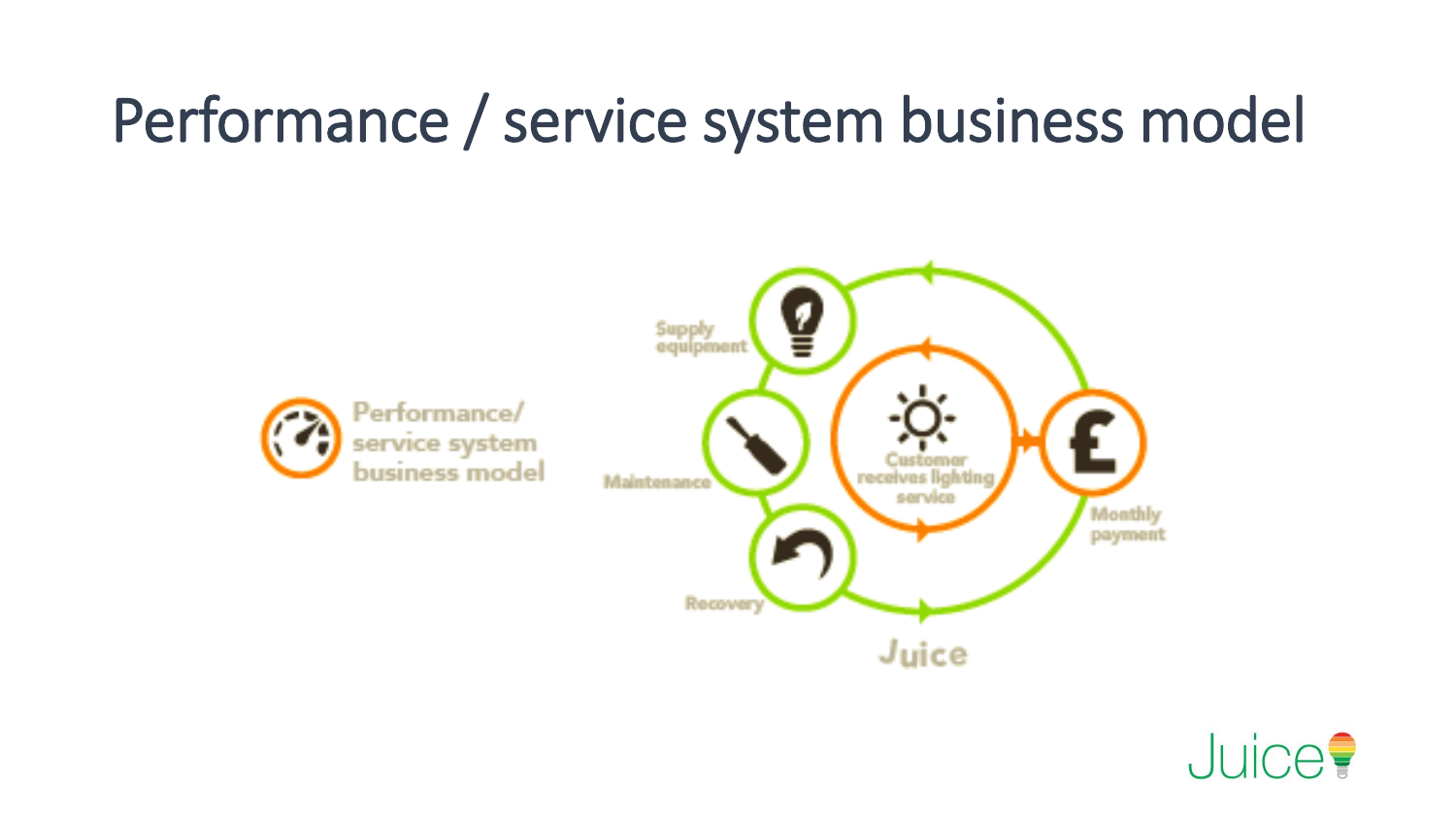### End of life ?



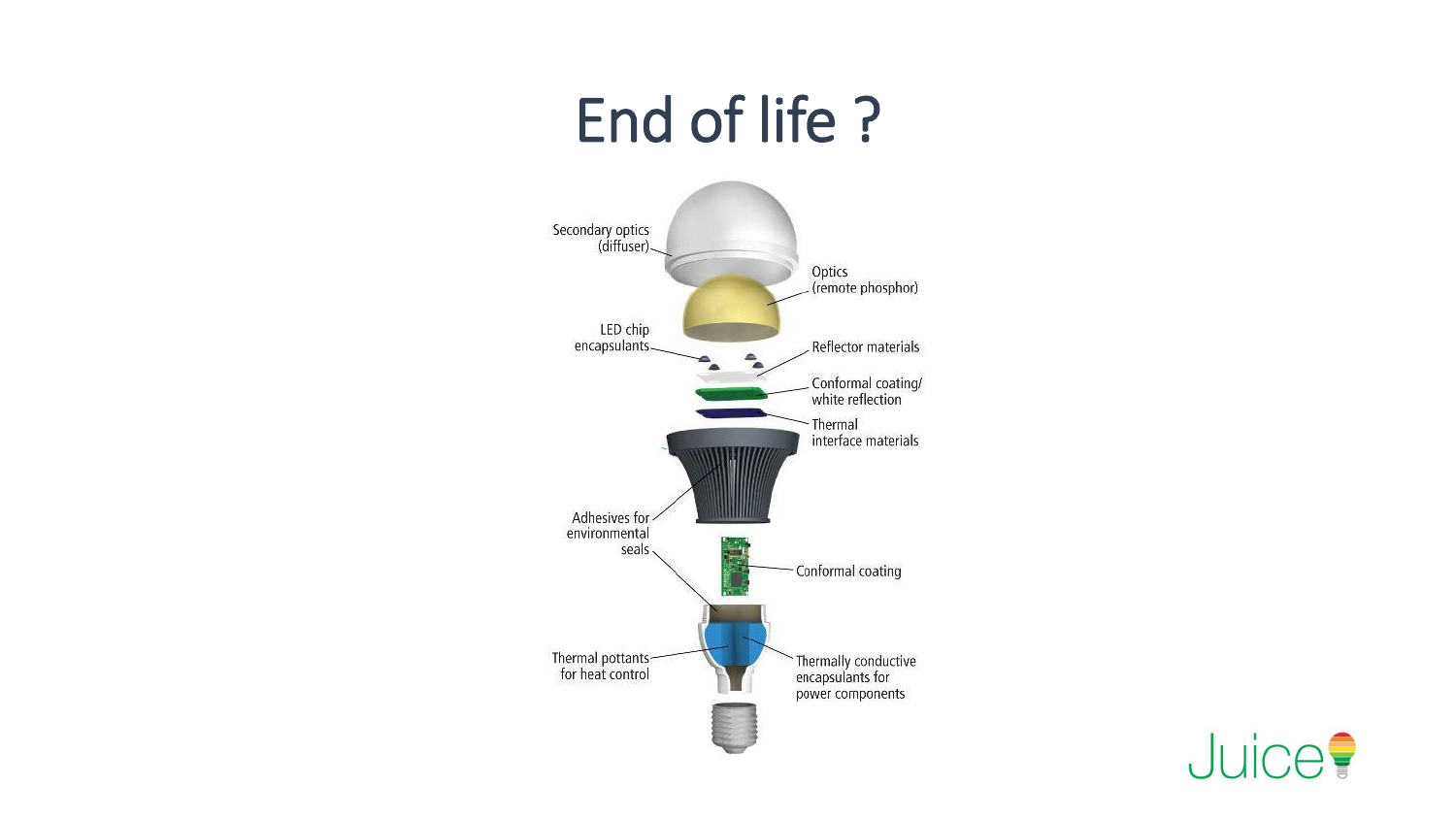Benefits of circular economy to participants

**Companies adopting circular economy practices and principals will gain a real competitive advantage and attract a higher multiplier on a business valuation**